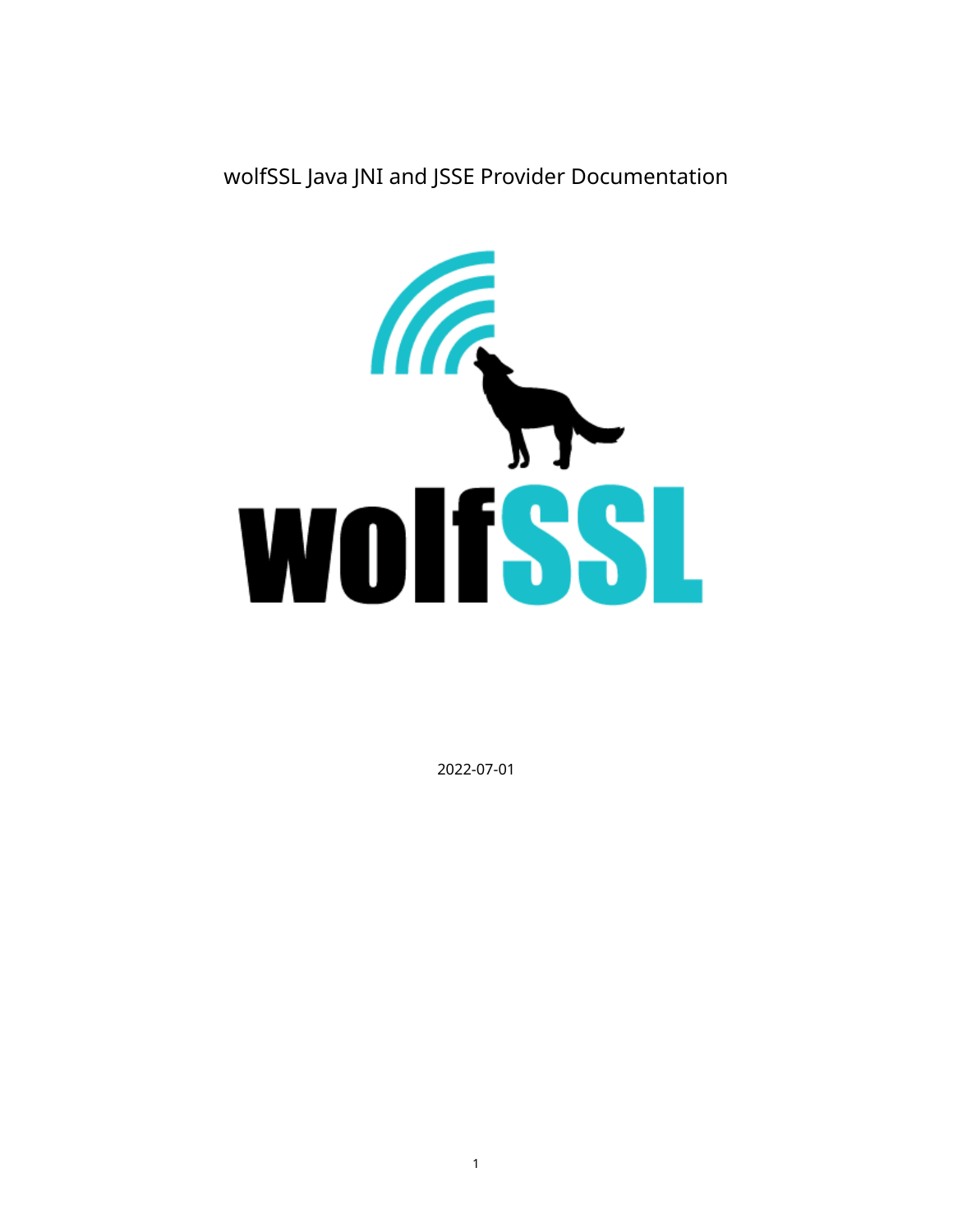# **Contents**

<span id="page-1-0"></span>

| 1 Introduction                         | 3  |
|----------------------------------------|----|
| 2 Requirements                         | 4  |
|                                        | 4  |
|                                        | 4  |
|                                        | 4  |
|                                        | 4  |
|                                        | 4  |
| 3 wolfSSL JNI and wolfJSSE Compilation | 6  |
| 3.1                                    | 6  |
|                                        | 6  |
| 3.3                                    | 7  |
|                                        |    |
| 4 Installation                         | 8  |
| 4.1                                    | 8  |
|                                        | 8  |
|                                        | 8  |
|                                        | 9  |
| 5 Package Design                       | 10 |
| 6 Supported Algorithms and Classes     | 11 |
|                                        |    |
| 7 Usage                                | 12 |
| 8 Examples                             | 13 |
|                                        | 13 |
|                                        |    |
| 8.2.1                                  |    |
| 8.2.2                                  | 13 |
| 8.2.3                                  | 14 |
| 8.2.4                                  | 14 |
| 8.2.5                                  | 14 |
| 8.2.6                                  |    |
| 8.2.7                                  |    |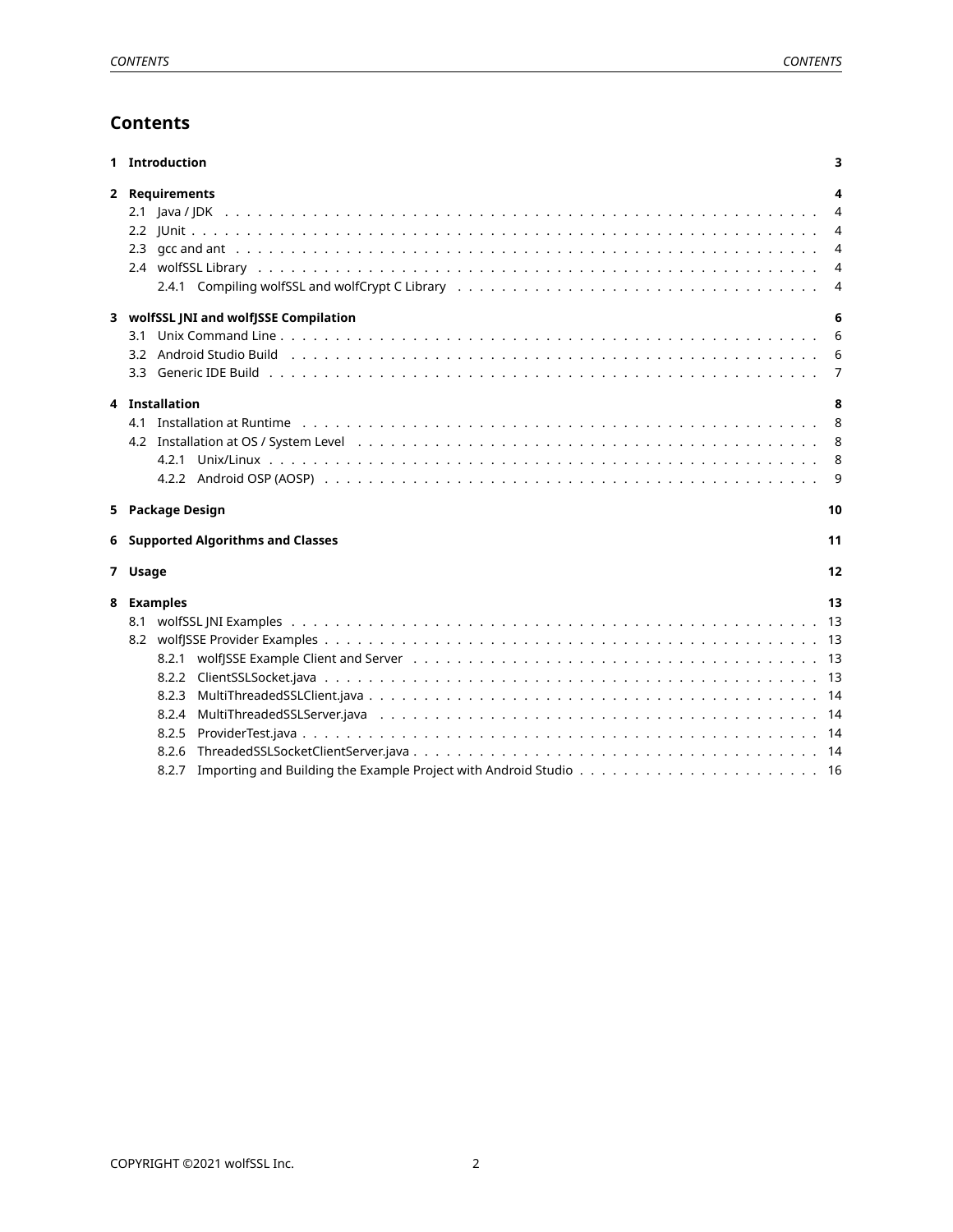# **1 Introduction**

The Java Secure Socket Extension ( **JSSE** ) framework supports the installation of security providers. These providers can implement a subset of the functionality used by the Java JSSE security APIs, including SSL/TLS.

This document describes wolfSSL's JSSE provider implementation, named " **wolfJSSE** ". wolfJSSE wraps the native wolfSSL SSL/TLS library, providing Java users the opportunity to take advantage of wolfSSL's progressive features, performance, and resource optimizations. This interface gives Java applications access to all the benefits of using wolfSSL, including current SSL/TLS standards up to [TLS 1.3,](https://www.wolfssl.com/tls13) [FIPS 140-2 and 140-3](https://www.wolfssl.com/license/fips/) support, performance optimizations, hardware cryptography support, [commercial](https://www.wolfssl.com/products/support-and-maintenance/) [support,](https://www.wolfssl.com/products/support-and-maintenance/) and more!

<span id="page-2-0"></span>wolfJSSE is distributed as part of the " **wolfssljni** "package. This package includes both a thin JNI wrapper for wolfSSL and the wolfJSSE provider.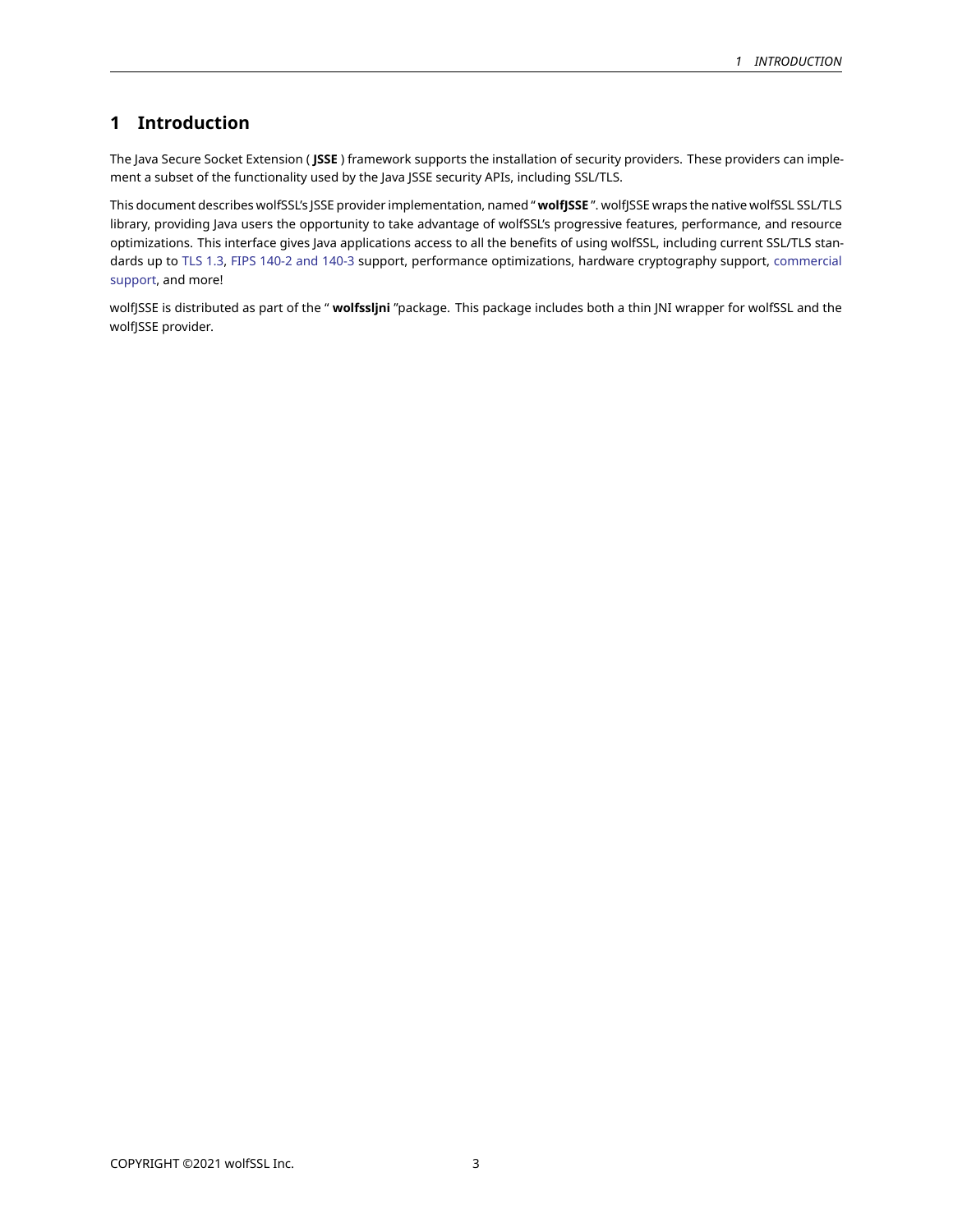## **2 Requirements**

## <span id="page-3-0"></span>**2.1 Java / JDK**

wolfJSSE requires Java to be installed on the host system. There are several JDK variants available to users and developers including the Oracle JDK, OpenJDK, Zulu JDK, and Android.

## <span id="page-3-1"></span>**2.2 JUnit**

In order to run the unit tests, JUnit is required to be installed on the development system. JUnit can be downloaded from the project website at www.junit.org.

To install JUnit on a Unix/Linux/OSX system:

1. Download " **junit-4.13.jar** " and " **hamcrest-all-1.3.jar** "from junit.org/junit4/. At the time of writing, the above mentioned .jar files could be downloaded from the following links:

LINK: [junit-4.13.jar](https://search.maven.org/search?q=g:junit%20AND%20a:junit) LINK: [hamcrest-all-1.3.jar](https://search.maven.org/artifact/org.hamcrest/hamcrest-all/1.3/jar)

2. Place these JAR files on your system and set **JUNIT\_HOME** to point to that location. Ex:

<span id="page-3-2"></span>\$ export JUNIT\_HOME=/path/to/jar/files

## **2.3 gcc and ant**

Both " gcc " and " ant " are used to compile native Ccode and Java code, respectively. Please ensure that these are installed on your development machine.

**Note**: The java.sh script uses a common location for the Java install location. If your Java install location is different, this could lead to an error when running java.sh. In this case, you should modify java.sh to match your environment.

Build targets for ant are : - ant build (only builds the jar necessary for an app to use) - ant test (builds the jar and tests then runs the tests, requires JUNIT setup) - ant examples (builds the jar and example cases) - ant clean (cleans all Java artifacts) - ant cleanjni (cleans native artifacts)

### <span id="page-3-3"></span>**2.4 wolfSSL Library**

As a wrapper around the native wolfSSL library, the wolfSSL C library must be installed on the host platform and placed on the include and library search paths.

#### <span id="page-3-4"></span>**2.4.1 Compiling wolfSSL and wolfCrypt C Library**

To compile and install wolfSSL in a Unix/Linux environment for use with wolfJSSE, please follow build instructions in the wolfSSL Manual. The most common way to compile wolfSSL is with the Autoconf system.

When using Autoconf to configure wolfSSL, the " –enable-jni "option will need to be used:

```
$ cd wolfssl-X.X.X
$ ./configure --enable-jni
$ make
```
Verify " make check " passes successfully, then install the library:

```
$ make check
$ sudo make install
```
This will install the wolfSSL library to your system default installation location. On many platforms this is:

/usr/local/lib /usr/local/include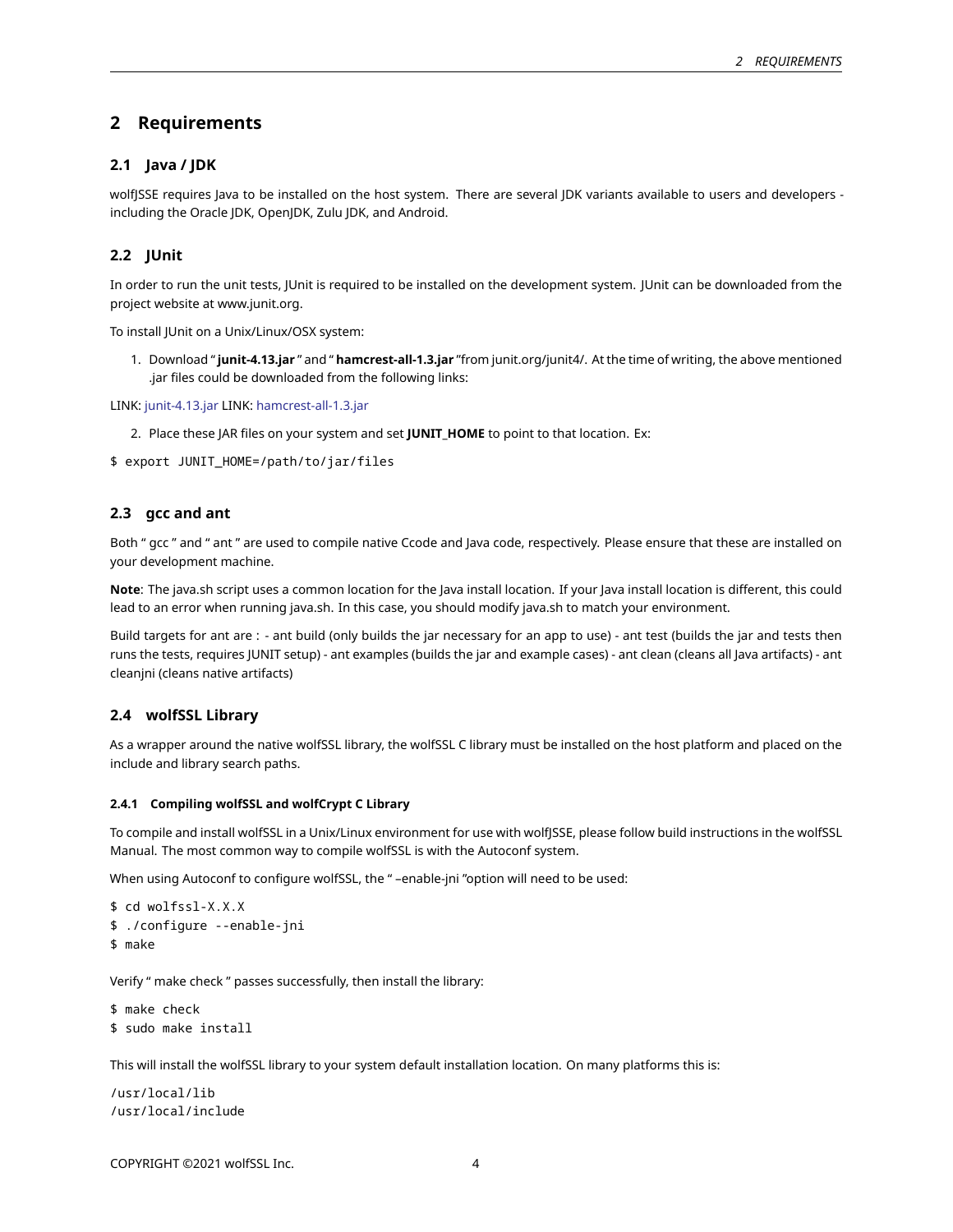If wolfSSL has installed to a non-standard library installation location, you may need to update LD\_LIBRARY\_PATH (Unix/Linux) or DYLD\_LIBRARY\_PATH (OSX):

<span id="page-4-0"></span>\$ export LD\_LIBRARY\_PATH=\$LD\_LIBRARY\_PATH:/path/to/wolfssl/install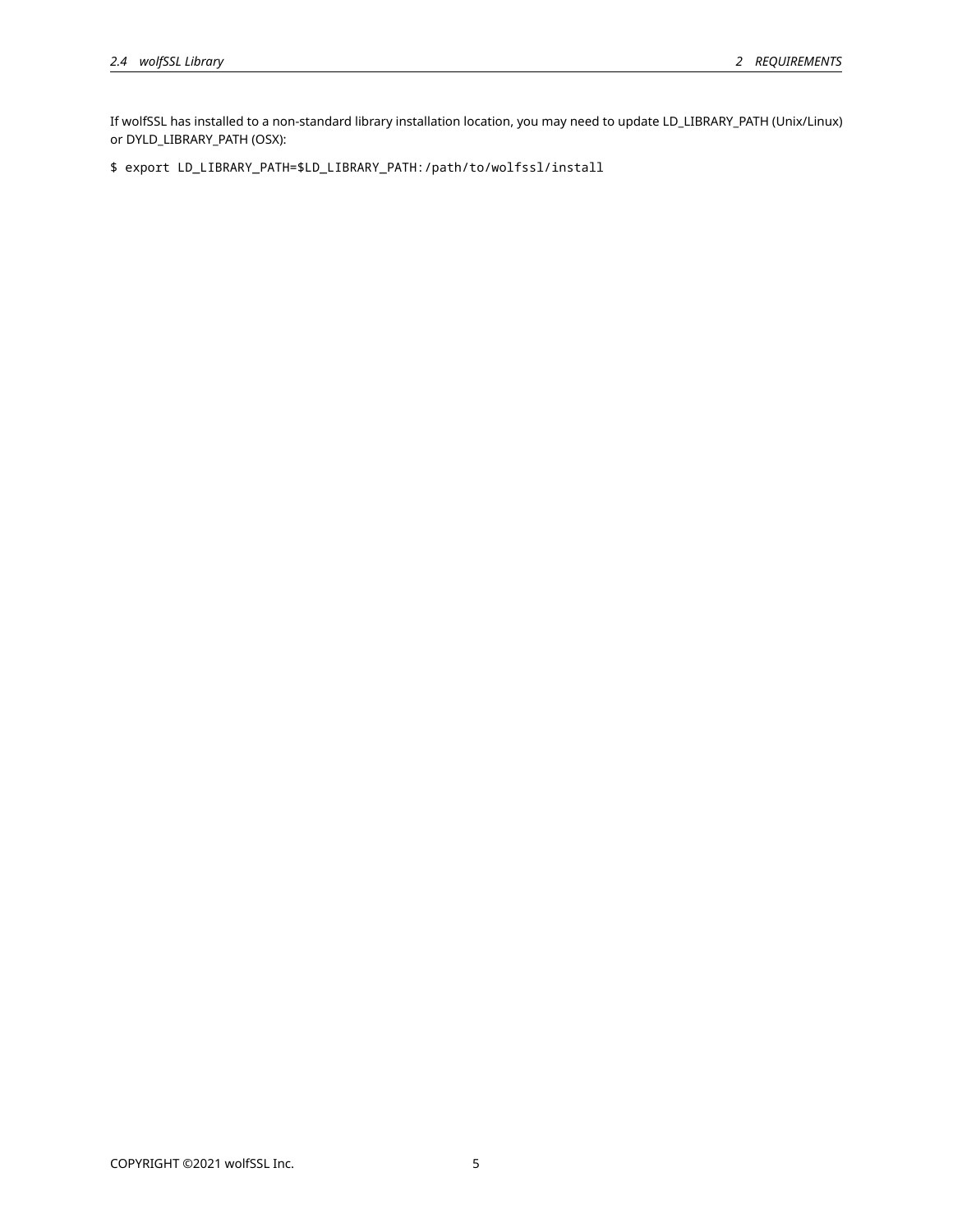## **3 wolfSSL JNI and wolfJSSE Compilation**

<span id="page-5-0"></span>There are three ways to compile wolfJSSE listed in this section, including using the Unix Command Line, Android Studio Build and Generic IDE Build.

## **3.1 Unix Command Line**

Before following steps in this section, please ensure that the dependencies listed in Chapter 1 are installed. The " java.sh " script in the root package directory is used to compile the native JNI C source files into a shared library for either Unix/Linux or Mac. This script tries to auto-detect between OSX (Darwin) and Linux to set up include paths and shared library extension type. This script directly calls gcc on the JNI C source files, producing "./lib/libwolfssljni.so" or "./lib/libwolfssljni.dylib"

\$ ./java.sh

```
Compiling Native JNI library:
WOLFSSL_INSTALL_DIR = /usr/local
Detected Linux host OS
Generated ./lib/libwolfssljni.so
```
To compile the Java sources, " ant " is used:

\$ ant

This will build the wolfJSSE jar and native code necessary to use wolfJSSE in a project. To compile and run tests the command " ant test "is used:

\$ ant test

This will compile tests and the main wolfJSSE code and output with the results of the tests will be displayed along with a summary of total tests that passed at the end of the wolfJSSE testsuite and wolfSSL JNI testsuite. A successful build will display the message "BUILD SUCCESSFUL" at the end.

```
[junit] WolfSSLTrustX509 Class
[junit] Testing parse all_mixed.jks ... passed
[junit] Testing loading default certs ... passed
[junit] Testing parse all.jks ... passed
[junit] Testing verify ... passed
...
...
...
build:
```
BUILD SUCCESSFUL Total time: 18 seconds

To compile and run examples bundled with wolfJSSE the command " ant examples " is used:

<span id="page-5-1"></span>\$ ant examples

### **3.2 Android Studio Build**

An example Android Studio project is located in the directory IDE/Android. To run the example Android Studio project use the following steps;

1. On an Android device, BKS format key stores are expected. To convert the JKS example bundles to BKS use the following commands: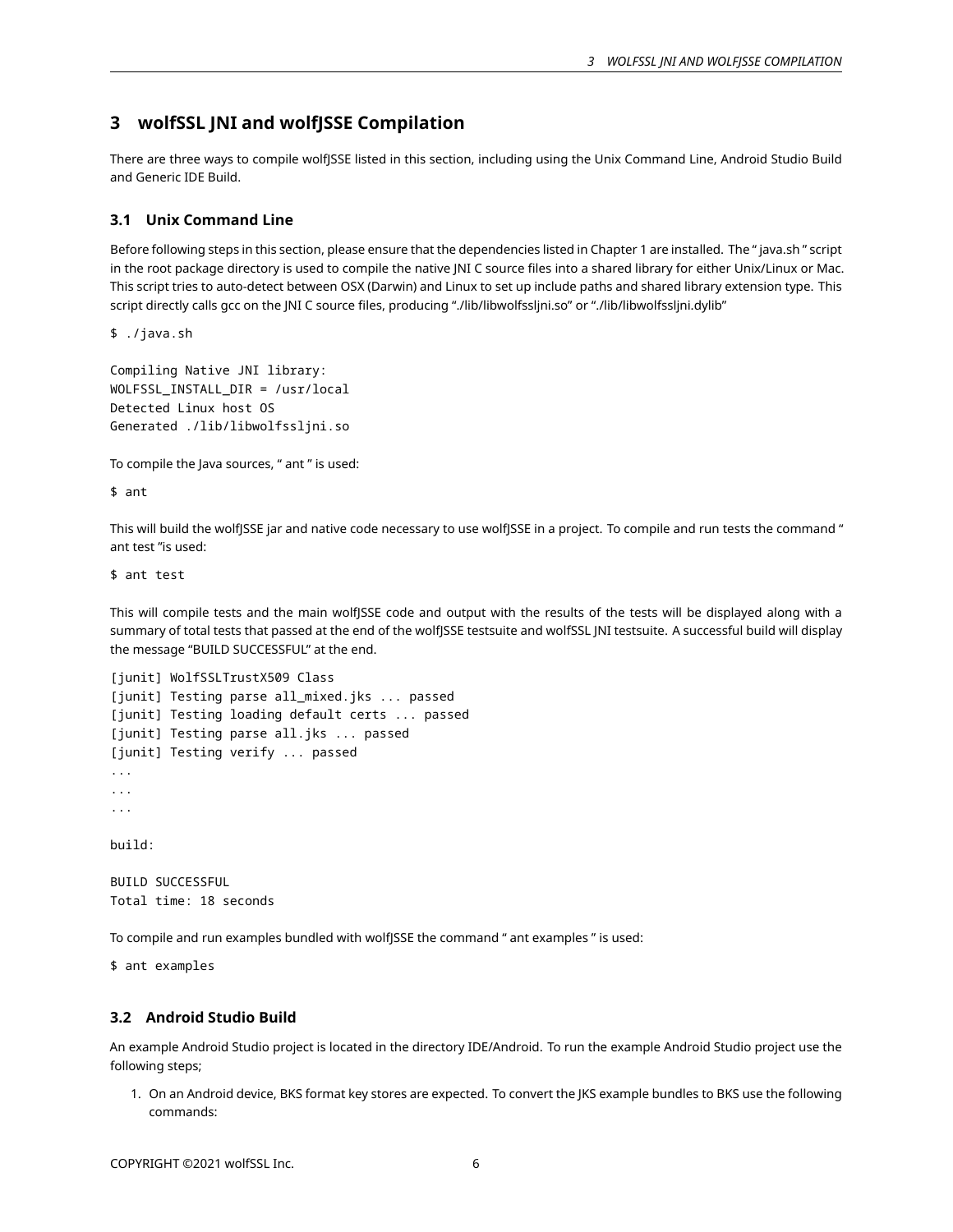cd examples/provider

```
./convert-to-bks.sh <path/to/provider>
```
Example:

```
cd examples/provider
./convert-to-bks.sh ~/Downloads/bcprov-jdk15on-161.jar
```
2. Push BKS bundles up to the device along with certificates. To do this, start up the emulator/device and use "adb push". An example of this would be the following commands from root wolfssljni directory:

```
adb shell
cd sdcard
mkdir examples
mkdir examples/provider
mkdir examples/certs
exit
adb push ./examples/provider/*.bks /sdcard/examples/provider/
adb push ./examples/certs/ /sdcard/examples/
```
- 3. Add wolfSSL source code for compiling. The project looks for the directory wolfssljni/IDE/Android/app/src/main/cpp/ wolfssl for wolfSSL source code. This can be done multiple ways one being to download the latest release from wolfSSL's website, unzip it, rename it to wolfssl, and place it in the directory wolfssljni/IDE/Android/app/src/main/cpp/. Alternatively GitHub can be used with "cd /IDE/Android/app/src/main/cpp/ && git clone https://github.com/wolfssl/wolfssl". And the final method to be mentioned in this document is by creating a symbolic link to a wolfssl directory on the system by using "cd /IDE/Android/app/src/main/cpp/ && ln -s /path/to/local/wolfssl ./wolfssl".
- 4. Open the Android studio project by double clicking on the Android folder in wolfssljni/IDE/.
- 5. Compile the project and run MainActivity from app -> java -> com ->example.wolfssl. This will ask for permissions to access the certificates in the /sdcard/ directory and then print out the server certificate information on success.
- 6. OPTIONAL : The androidTests can then be run after permissions have been given. app->java->com.wolfssl- >provider.jsse.test->WolfSSLJSSETestSuite and app->java->com.wolfssl->test->WolfSSLTestSuite.
- 7. OPTIONAL : To build with TLS 1.3 enabled macros need added to IDE/Android/app/src/main/cpp/CMakeLists.txt. The macros needed to be defined are; HAVE\_HKDF, WC\_RSA\_PSS, HAVE\_FFDHE\_2048, HAVE\_SUPPORTED\_CURVES,WOLFSSL\_TLS13 and HAVE\_TLS\_EXTENSION. Each of those should be added to the "add\_definitions" list in the CMakeLists.txt file.

## <span id="page-6-0"></span>**3.3 Generic IDE Build**

For generic IDE builds create a new project in the IDE, then add source files from src/java. This will be the following packages:

com.wolfssl com.wolfssl.provider.jsse com.wolfssl.wolfcrypt

Run java.sh from the command line or have the IDE execute "java.sh" to generate the native shim layer linking against wolfSSL.

Add native library reference to the project. It should look in the lib directory for libwolfssl.jnilib (i.e. wolfssljni/lib/).

To compile test cases add the packages com.wolfssl.provider.jsse.test and com.wolfssl.test from the directory src/test. The project will also need JUNIT5 to run the tests.

<span id="page-6-1"></span>If adding in optional examples then the source code in examples/provider/ can be added to the project. Optionally the IDE can execute examples/provider/ClientJSSE.sh. One of the difficult parts to adding in the examples is making sure the path to keystores is known to the IDE when it runs the examples, if trying to use the default keystores.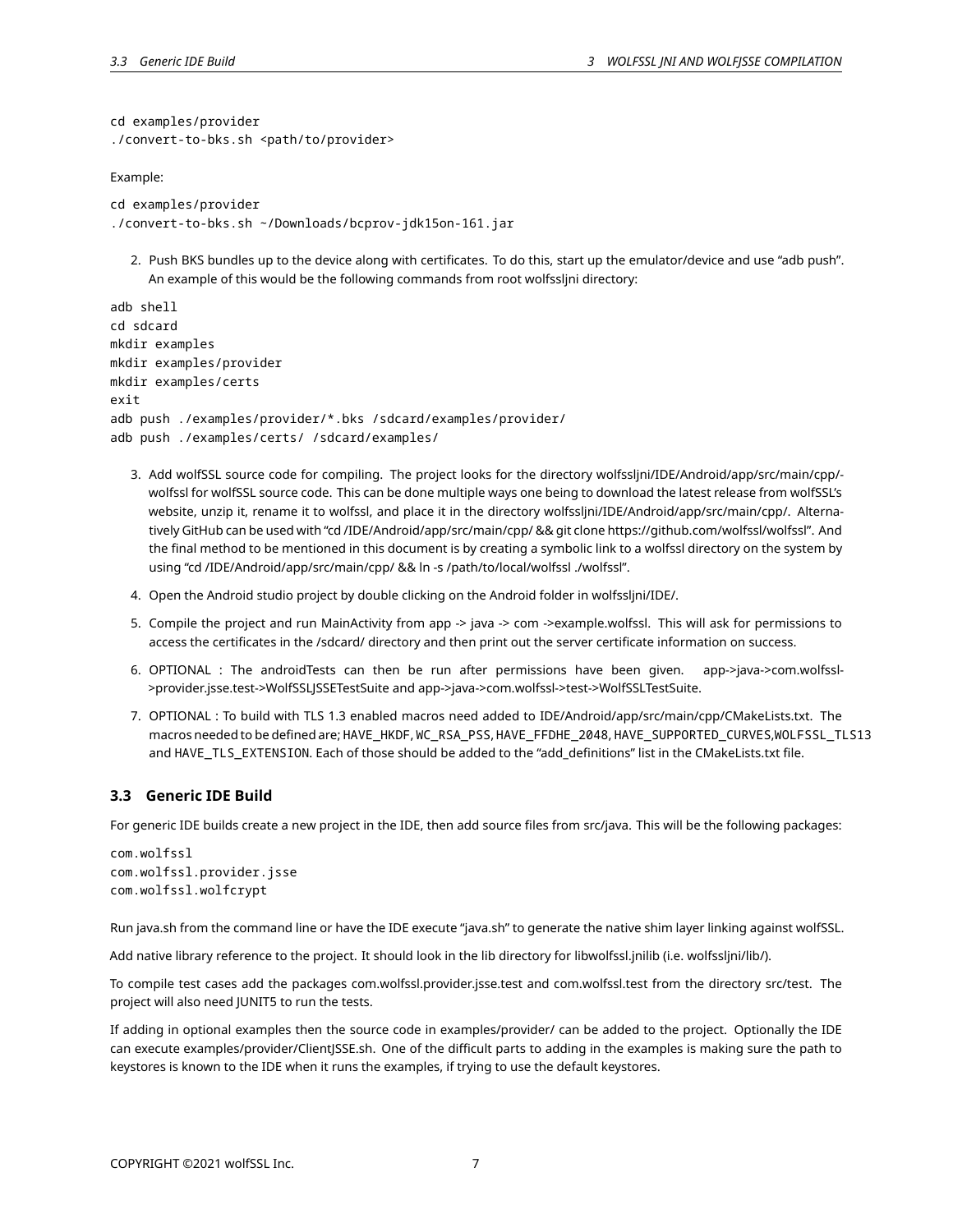# **4 Installation**

<span id="page-7-0"></span>There are two ways that wolfJSSE can be installed and used, either at runtime or globally at the system level.

#### **4.1 Installation at Runtime**

To install and use wolfJSSE at runtime, first make sure that " libwolfssljni.so " is on your system's library search path. On Linux, you can modify this path with:

```
$ export LD_LIBRARY_PATH=$LD_LIBRARY_PATH:/path/to/add
```
Next, place the wolfSSL JNI / wolfJSSE JAR file(s) ( wolfssl.jar , wolfssl-jsse.jar ) on your Java classpath. You can do this by adjusting your system classpath settings, or at compile time and runtime like so:

```
$ javac -classpath <path/to/jar> ...
$ java -classpath <path/to/jar> ...
```
Finally, in your Java application, add the provider at runtime by importing the provider class and calling Security.addPro wolfssljni/IDE/Androidvider():

```
import com.wolfssl.provider.jsse.WolfSSLProvider;
```

```
public class TestClass {
          public static void main(String args[]) {…
```
Security.addProvider(new WolfSSLProvider());…

}

To print a list of all installed providers for verification, you can do:

```
Provider[] providers = Security.getProviders()
for (Provider prov:providers) {
          System.out.println(prov);
}
```
<span id="page-7-1"></span>

### **4.2 Installation at OS / System Level**

#### <span id="page-7-2"></span>**4.2.1 Unix/Linux**

To install the wolfJSSE provider at the system level, copy the wolfssl.jar and/or wolfssl-jsse.jar files into the correct Java installationdirectory for your OS and verify the libwolfssljni.so or libwolfssljni.dylib shared library is on your library search path.

Add the JAR files ( wolfssl.jar , wolfssl-jsse.jar )and shared library ( libwolfssljni.so ) to the following directory:

```
$JAVA_HOME /jre/lib/ext
```
}

For example, on Ubuntu with OpenJDK this may be similar to:

```
/usr/lib/jvm/java-8-openjdk-amd64/jre/lib/ext
```
Next, add an entry to the java.security file thatlooks similar to the following:

security.provider.N=com.wolfssl.provider.jce.WolfSSLProvider

The java.security file will be located at:

```
$JAVA_HOME /jre/lib/security/java.security
```
COPYRIGHT ©2021 wolfSSL Inc. 8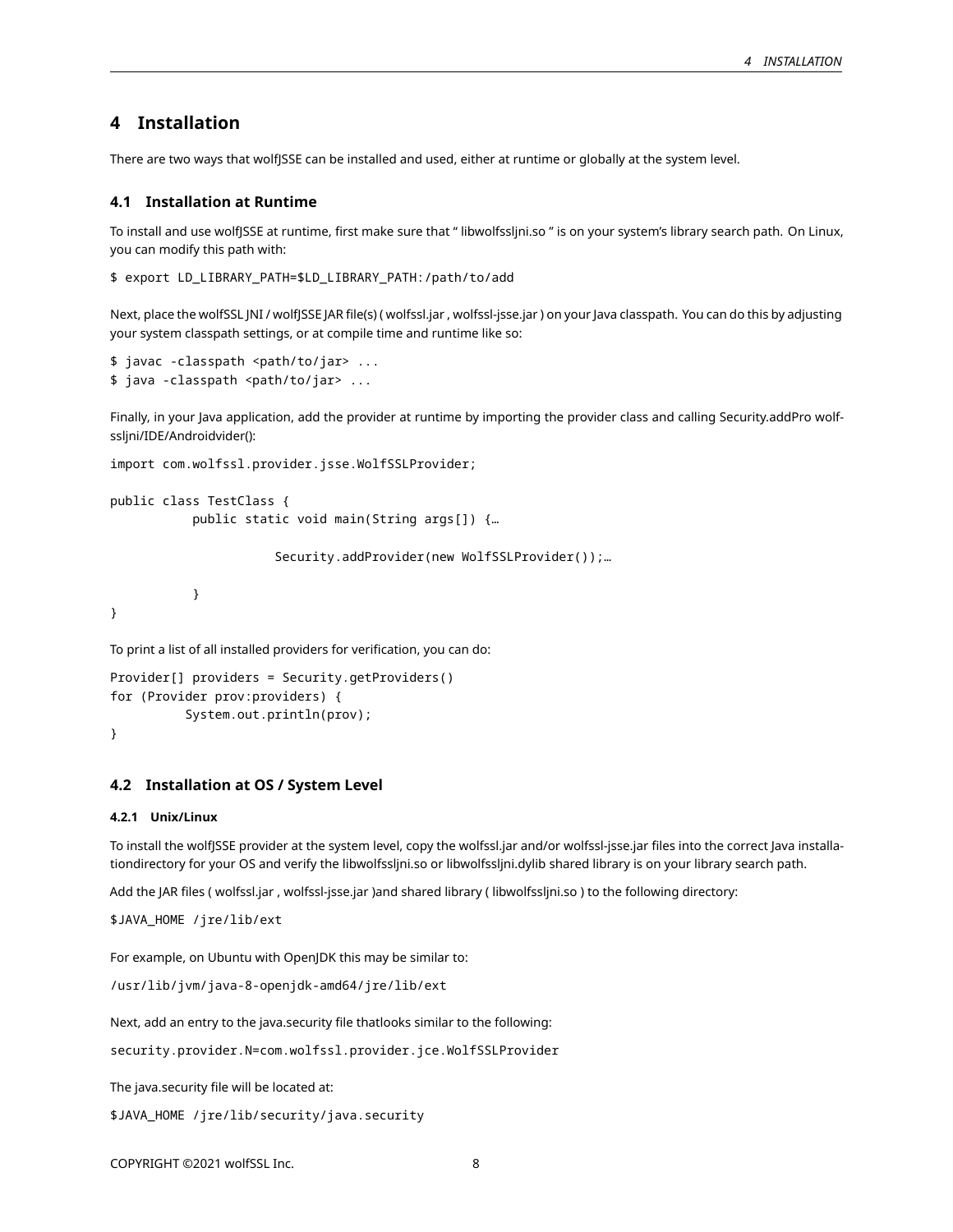Replacing "N" with the order of precedence you would like the WolfSSLProvider to have in comparison to other providers in the file. For example, to place the WolfSSLProvider as the top priority provider, the following line would be added to the providers list in the java.security file. Youwill also need to re-number the priority numbers on the other providers listed in the java.security file.

security.provider.1=com.wolfssl.provider.jce.WolfSSLProvider

## <span id="page-8-0"></span>**4.2.2 Android OSP (AOSP)**

<span id="page-8-1"></span>For instructions on installing wolfJSSE as a system security provider in the Android OSP (AOSP) source tree, please reference the separate document titled " Installing a JSSE Provider in Android OSP ".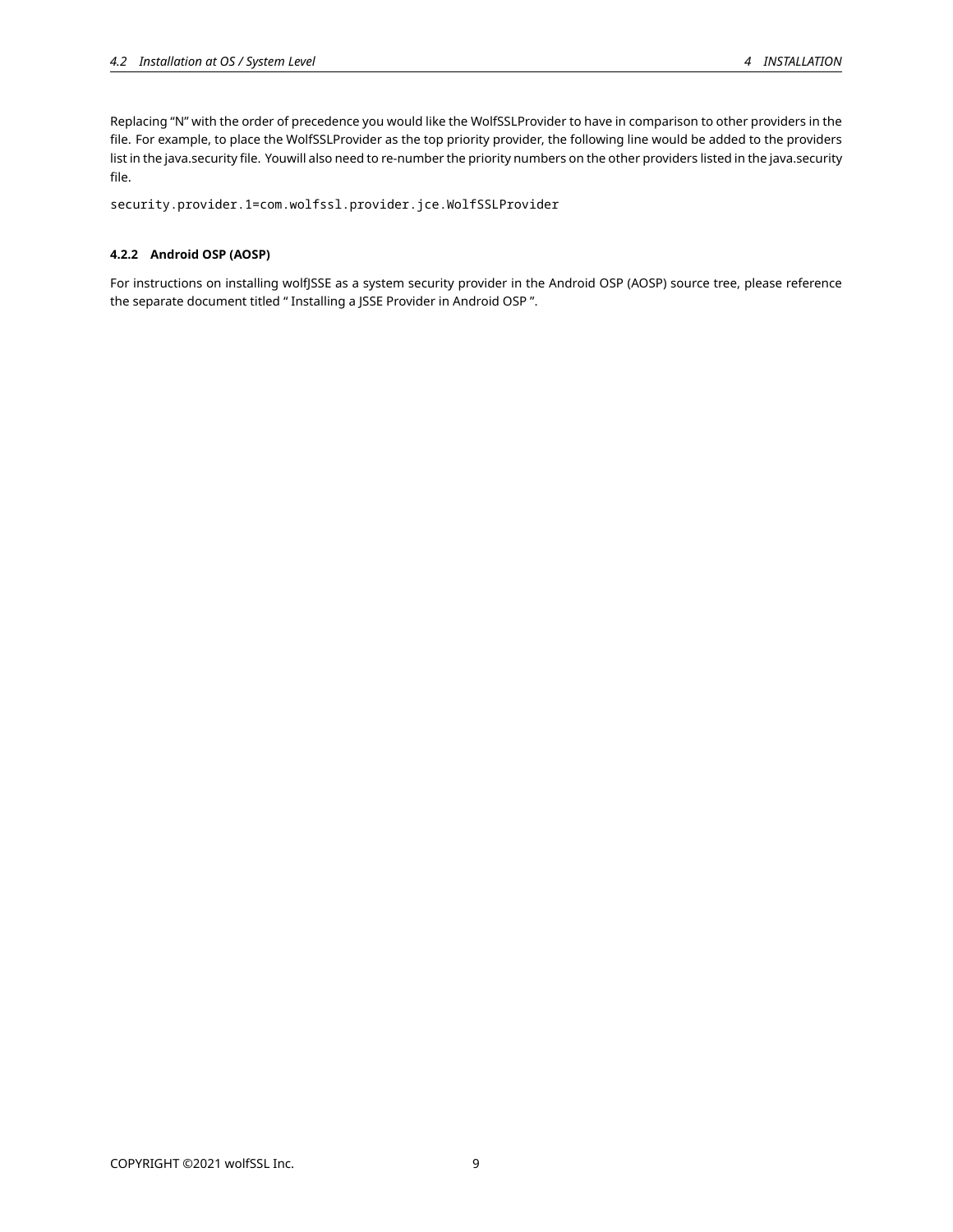## **5 Package Design**

wolfJSSE is bundled together with the wolfSSL JNI wrapper in the " **wolfssljni** " package. Since wolfJSSE depends on the underlying JNI bindings for wolfSSL, it is compiled into the same native library file as the JNI wrapper.

wolfJSSE / wolfSSL JNI package structure:

```
**wolfssljni** /
build.xml ant build script
COPYING
**docs** / Javadocs
**examples** / Example apps
java.sh Script to build native C JNI sources
**lib** / output directory for compiled library
native / native C JNI binding source files
README_JSSE.md
README.md
src /
java / Java source files
test / Test source files
```
The wolfjSSE provider source code is located in the"src/java/com/wolfssl/provider/jsse" directory, and is part of the " **com.wolfssl.provider.jsse** "Java package.

The **wolfSSL JNI** wrapper is located in the "src/java/com/wolfssl"directory and is part of the " **com.wolfssl** " Java package. Users of JSSE will not need to use this package directly, as it will be consumed by the wolfJSSE classes.

Once wolfSSL JNI and wolfJSSE have been compiled, there are two JAR files and one native shared library that have been generated. These are located in the "./lib" directory.

lib/

\*\*libwolfSSL.so\*\* (native C JNI wrapper shared library)

\*\*wolfssl.jar\*\* (JAR with ONLY wolfSSL JNI Javaclasses)

<span id="page-9-0"></span>\*\*wolfssl-jsse.jar\*\* (JAR with BOTH wolfSSL JNI and wolfJSSE classes)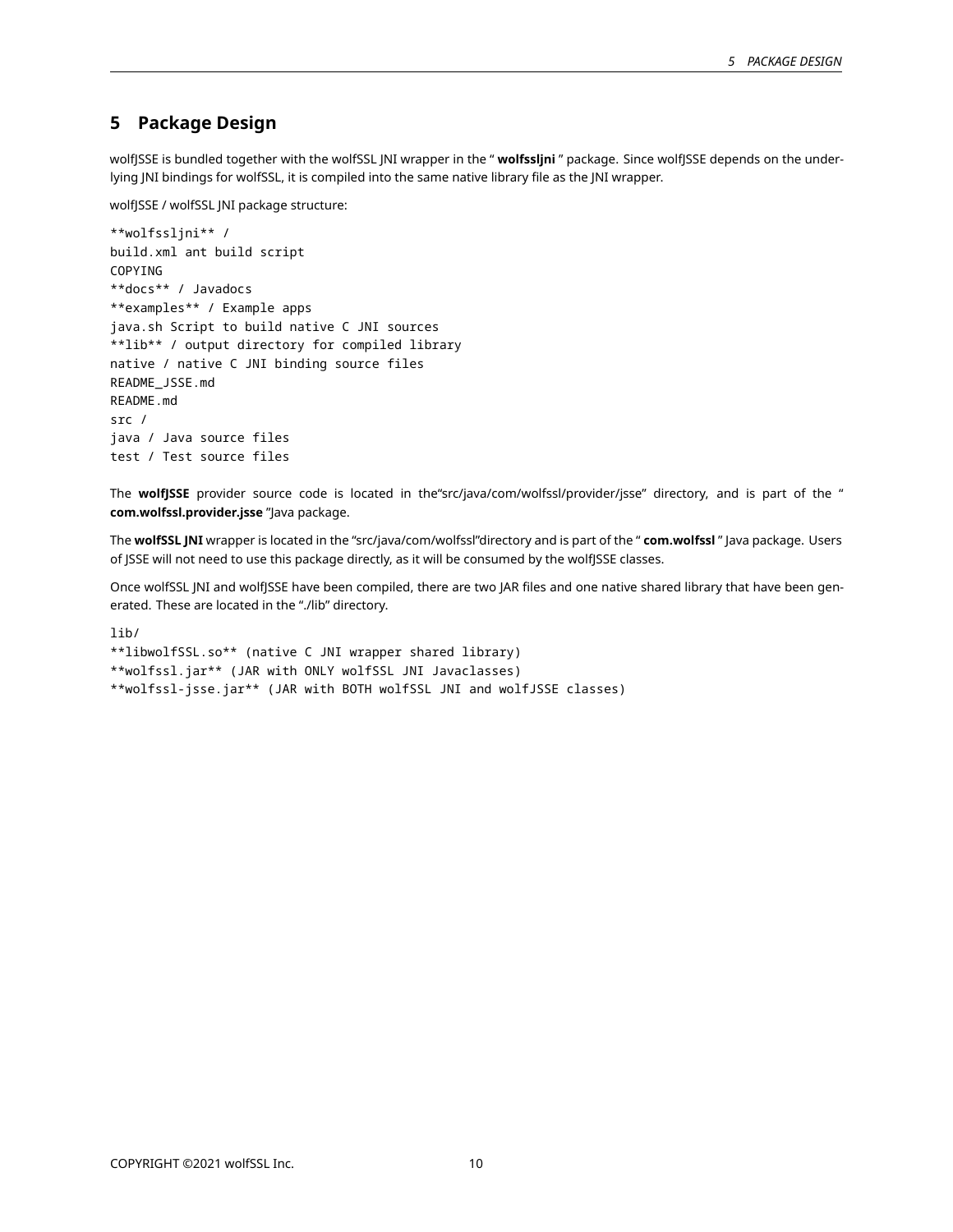# **6 Supported Algorithms and Classes**

wolfJCE currently provides implementations of the following JSSE classes:

**SSLContext** - TLS 1.0, TLS 1.1, TLS 1.2, TLS 1.3

<span id="page-10-0"></span>**SSLEngine SSLSession SSLSocket / SSLServerSocket SSLSocketFactory / SSLServerSocketFactory KeyManagerFactory X509KeyManager TrustManagerFactory X509TrustManager X509Certificate**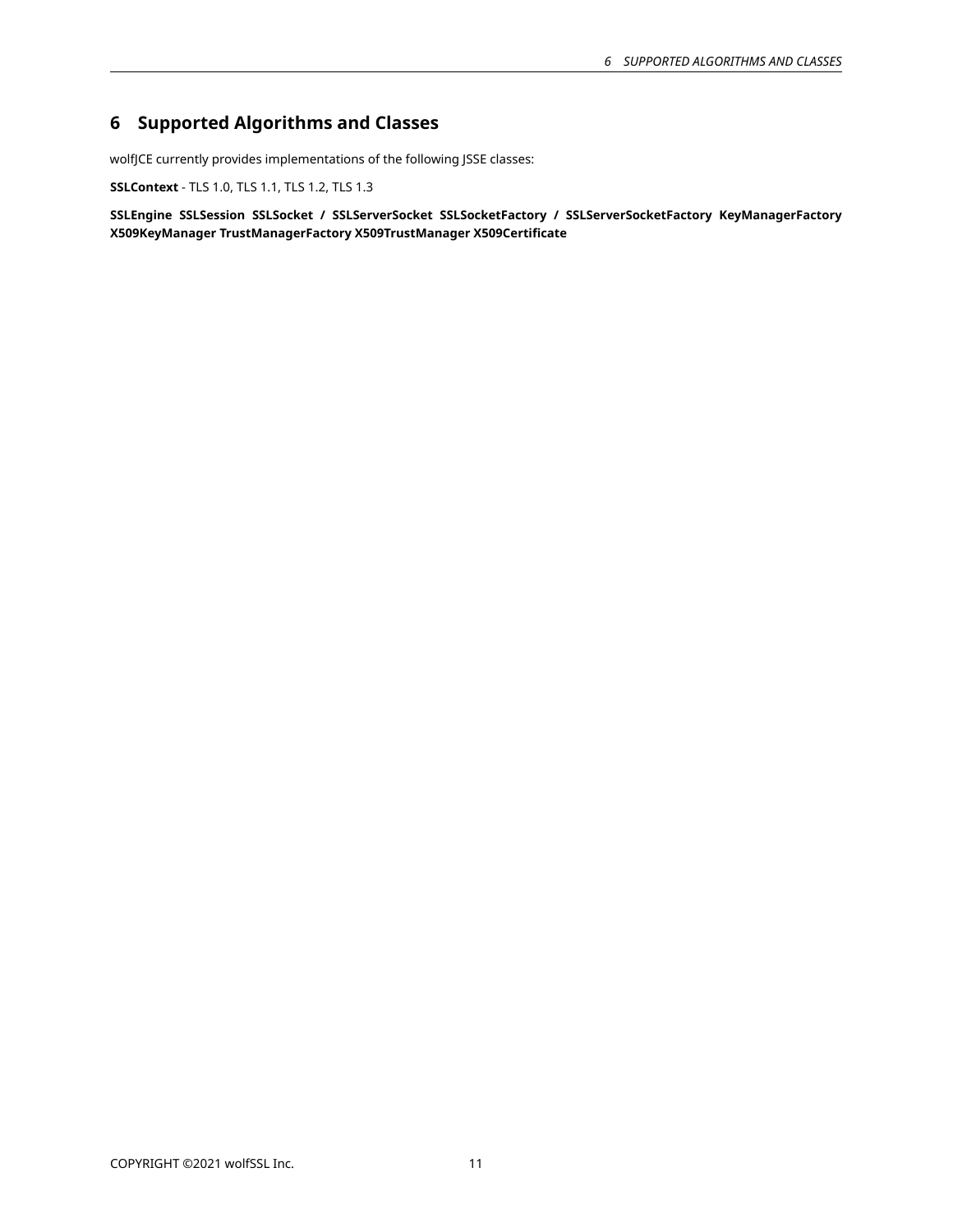# **7 Usage**

For usage, please follow the Oracle/OpenJDK Javadocs for the classes specified in Chapter 5. Note that you will need to explicitly request the "wolfJCE" provider if it has been set lower in precedence than other providers that offer the same algorithm in the java.security file.

For example, to use the wolfJSSE provider with the SSLContext class for TLS 1.2 you would create a SSLContext object like so:

<span id="page-11-0"></span>SSLContext ctx = SSLContext.getInstance"(TLSv1".2, ""wolfJCE);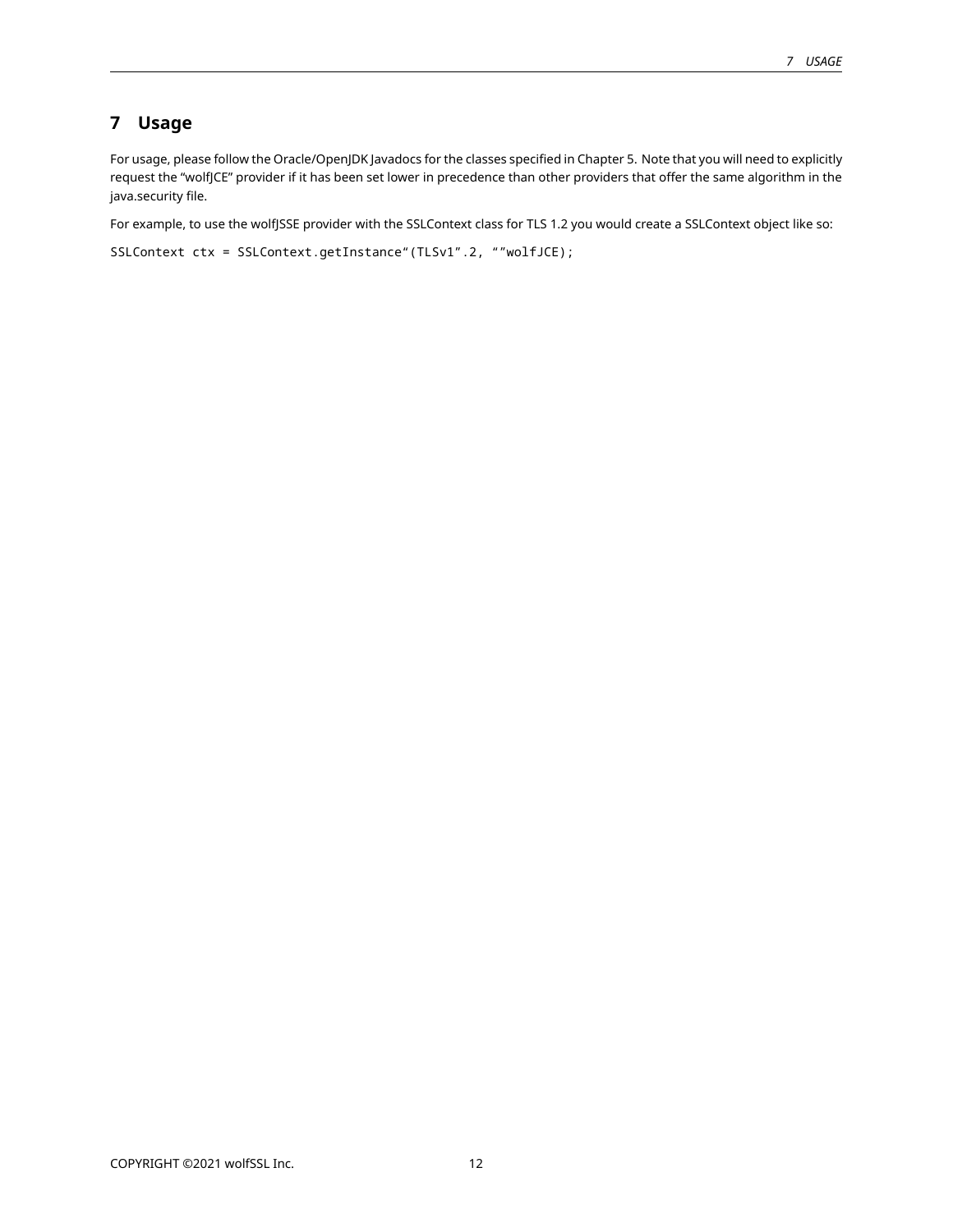## **8 Examples**

### <span id="page-12-0"></span>**8.1 wolfSSL JNI Examples**

The /examples contains examples for the wolfSSL thin JNI wrapper. Examples should be run from the package root directory, and using the provided wrapper scripts. The wrapper scripts set up the correct environment variables for use with the wolfjni jar included in the wolfssljni package.

Example client/server applications that use wolfSSL JNI: Server.java - Example wolfSSL JNI server Client.java - Example wolfSSL JNI client

These examples can be run with the provided bash scripts:

```
$ cd <wolfssljni_root>
```
- \$ ./examples/server.sh <options>
- \$ ./examples/client.sh <options>

To view usage and available options for the examples, use the -? argument:

```
$ ./examples/server.sh --help
```
## <span id="page-12-1"></span>**8.2 wolfJSSE Provider Examples**

An example server and example client are bundled with the wolfJSSE provider. Examples should be run from the package root directory, and using the provided wrapper scripts. The wrapper scripts set up the correct environment variables for use with the wolfJSSE provider included in the wolfssljni package. For example to run the example JSSE server and client, after compiling wolfSSL and wolfssljni:

```
$ cd <wolfssljni_root>
```
- \$ ./examples/provider/ServerJSSE.sh
- \$ ./examples/provider/ClientJSSE.sh

#### <span id="page-12-2"></span>**8.2.1 wolfJSSE Example Client and Server**

Example client/server applications that use wolfJSSE along with the SSLSocket API.

ServerJSSE.java - Example wolfJSSE server ClientJSSE.java - Example wolfJSSE client

These examples can be run with the provided bash scripts:

- \$ ./examples/provider/ServerJSSE.sh <options>
- \$ ./examples/provider/ClientJSSE.sh <options>

#### <span id="page-12-3"></span>**8.2.2 ClientSSLSocket.java**

Very minimal JSSE client example using SSLSocket. Does not support all the options that ClientJSSE.java does.

Example usage is:

\$ ./examples/provider/ClientSSLSocket.sh [host] [port] [keystore] [truststore]

Example usage for connecting to the wolfSSL example server is:

\$ ./examples/provider/ClientSSLSocket.sh 127.0.0.1 11111 \ ./examples/provider/client.jks ./examples/provider/client.jks

<span id="page-12-4"></span>The password for client.jks is: "wolfSSL test"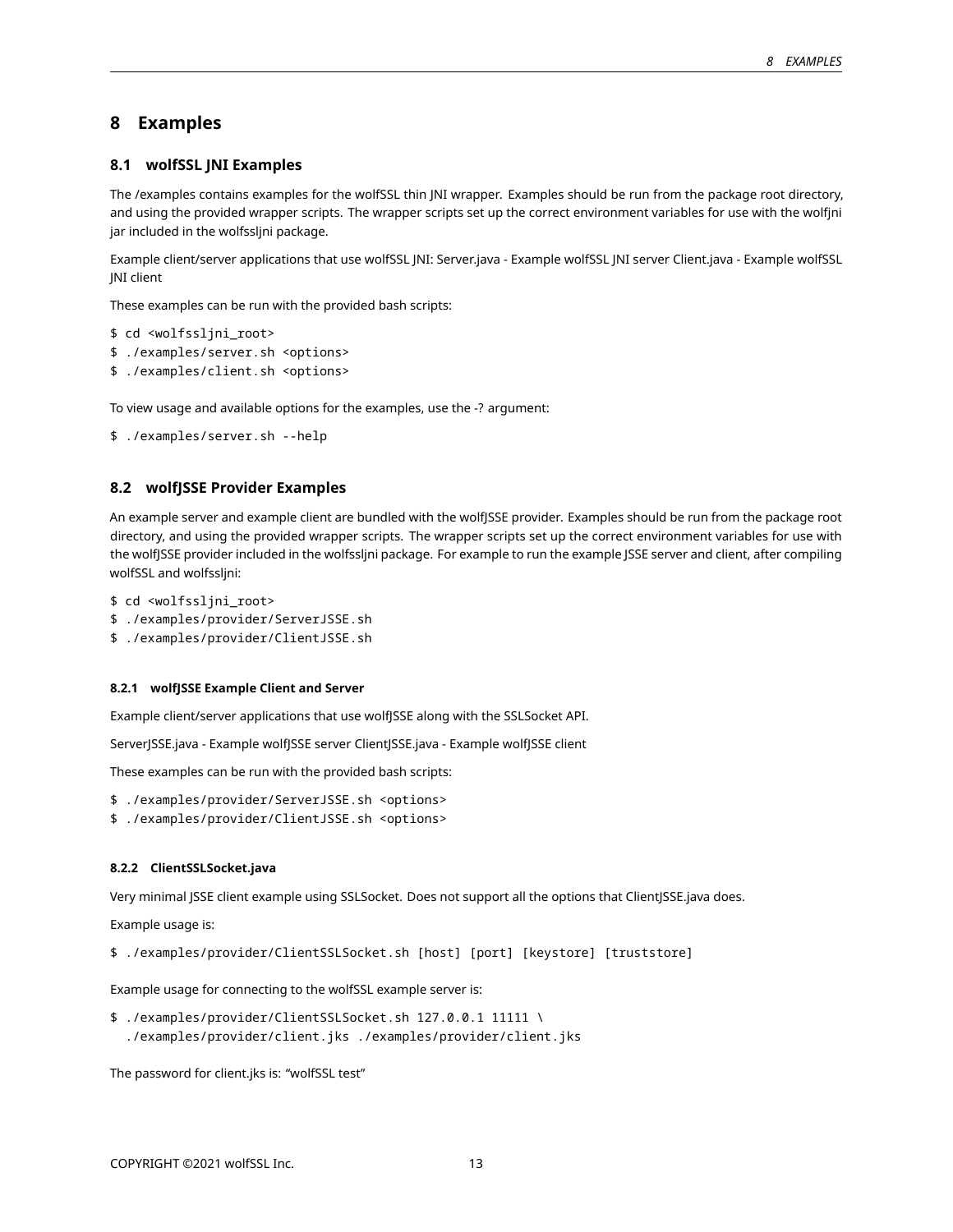#### **8.2.3 MultiThreadedSSLClient.java**

Multi threaded SSLSocket example that connects a specified number of client threads to a server. Intended to test multithreading with wolfJSSE. This example creates a specified number of client threads to a server located at 127.0.0.1:11118. This example is set up to use the SSLSocket class. It makes one connection (handshake), sends/receives data, and shuts down.

A random amount of time is injected into each client thread before: 1. The SSL/TLS handshake 2. Doing I/O operations after the handshake

The maximum amount of sleep time for each of those is "maxSleep", or 3 seconds by default. This is intended to add some randomness into the client thread operations.

Example usage:

\$ ant examples

\$ ./examples/provider/MultiThreadedSSLClient.sh -n <num\_client\_threads>

This example is designed to connect against the MultiThreadedSSLServer example:

\$ ./examples/provider/MultiThreadedSSLServer.sh

This example also prints out average SSL/TLS handshake time, which is measured in milliseconds on the "startHandshake()" API call.

#### <span id="page-13-0"></span>**8.2.4 MultiThreadedSSLServer.java**

SSLServerSocket example that creates a new thread per client connection. This server waits in an infinite loop for client connections, and when connected creates a new thread for each connection. This example is compiled when ant examples is run in the package root.

\$ ant examples

\$ ./examples/provider/MultiThreadedSSLServer.sh

For multi threaded client testing, test against MultiThreadedSSLClient.sh. For example, to connect 10 client threads:

\$ ./examples/provider/MultiThreadedSSLClient.sh -n 10

#### <span id="page-13-1"></span>**8.2.5 ProviderTest.java**

This example tests the wolfSSL provider installation. It lists all providers installed on the system, tries to look up the wolfSSL provider, and if found, prints out the information about the wolfSSL provider. Finally, it tests what provider is registered to provide TLS to Java.

This app can be useful for testing if wolfJSSE has been installed correctly at the system level.

\$ ./examples/provider/ProviderTest.sh

Note, if wolfJSSE has not been installed at the OS system level, wolfJSSE will not show up as an installed provider when this example is run.

#### <span id="page-13-2"></span>**8.2.6 ThreadedSSLSocketClientServer.java**

SSLSocket example that connects a client thread to a server thread. This example creates two threads, one server and one client. The examples are set up to use the SSLSocket and SSLServerSocket classes. They make one connection (handshake) and shut down.

Example usage: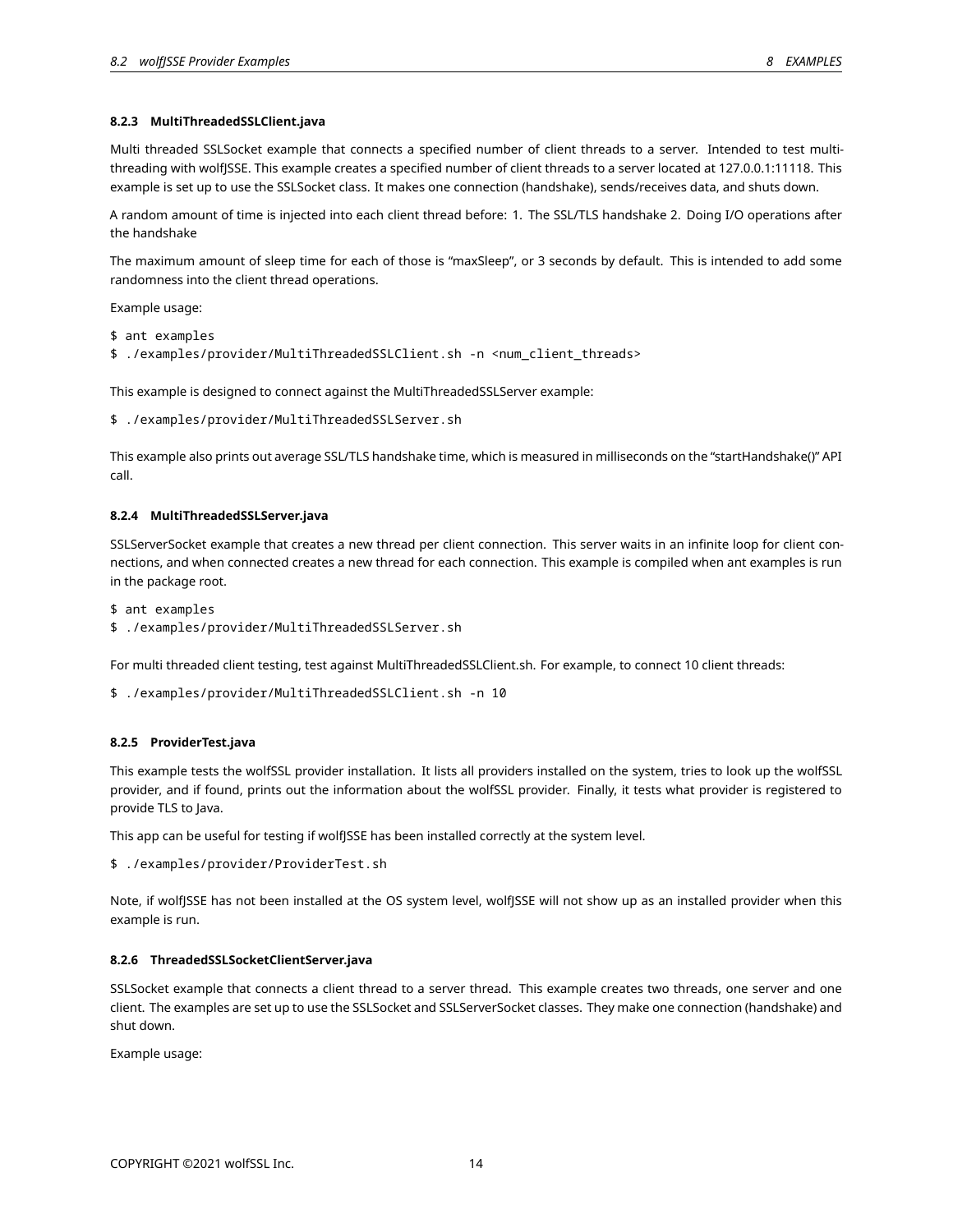$\ddot{\phantom{0}}$ 

\$ ./examples/provider/ThreadedSSLSocketClientServer.sh

\*\*Notes on Debug and Logging\*\*

wolfJSSE debug logging can be enabled by using ` -Dwolfjsse.debug=true` at runtime.

wolfSSL native debug logging can be enabled by using `-Dwolfssl.debug=true` at runtime, if native wolfSSL has been compiled with `--enable-debug`.

JDK debug logging can be enabled using the ` -Djavax.net.debug=all` option.

## Android Studio Example Project

The /IDE/Android directory contains an example Android Studio project file for wolfssljni / wolfJSSE. This project should be used for reference only.

Tool and version information used when testing this project:

- Ubuntu 20.04.3 LTS
- Android Studio Arctic Fox 2020.3.1 Patch 3
- Android Gradle Plugin Version: 4.2.2
- Gradle Version: 6.9.1
- API 28: Android 9.0 (Pie)
- Emulator: Nexus 5X API 28
- The following sections outline steps required to run this example on an Android device or emulator.
- ### Converting JKS to BKS for Android Use
- On the Android device BKS format key stores are expected. To convert the JKS example bundles to BKS use the following commands. Note: you will need
- to download a version of the bcprov JAR from the Bouncy Castle website:

cd examples/provider ./convert-to-bks.sh

For example, when using bcprov-ext-jdk15on-169.jar:

cd examples/provider ./convert-to-bks.sh ~/Downloads/bcprov-ext-jdk15on-169.jar

### Push BKS to Android Device or Emulator

Push BKS bundles up to the device along with certificates. To do this start up the emulator/ device and use `adb push`. An example of this would be the following commands from root wolfssljni directory:

adb shell cd sdcard mkdir examples mkdir examples/provider mkdir examples/certs exit adb push ./examples/provider/\*.bks /sdcard/examples/provider/ adb push ./examples/certs/ /sdcard/examples/

### Add Native wolfSSL Library Source Code to Project

This example project is already set up to compile and build the native wolfSSL library source files, but the wolfSSL files themselves have not been